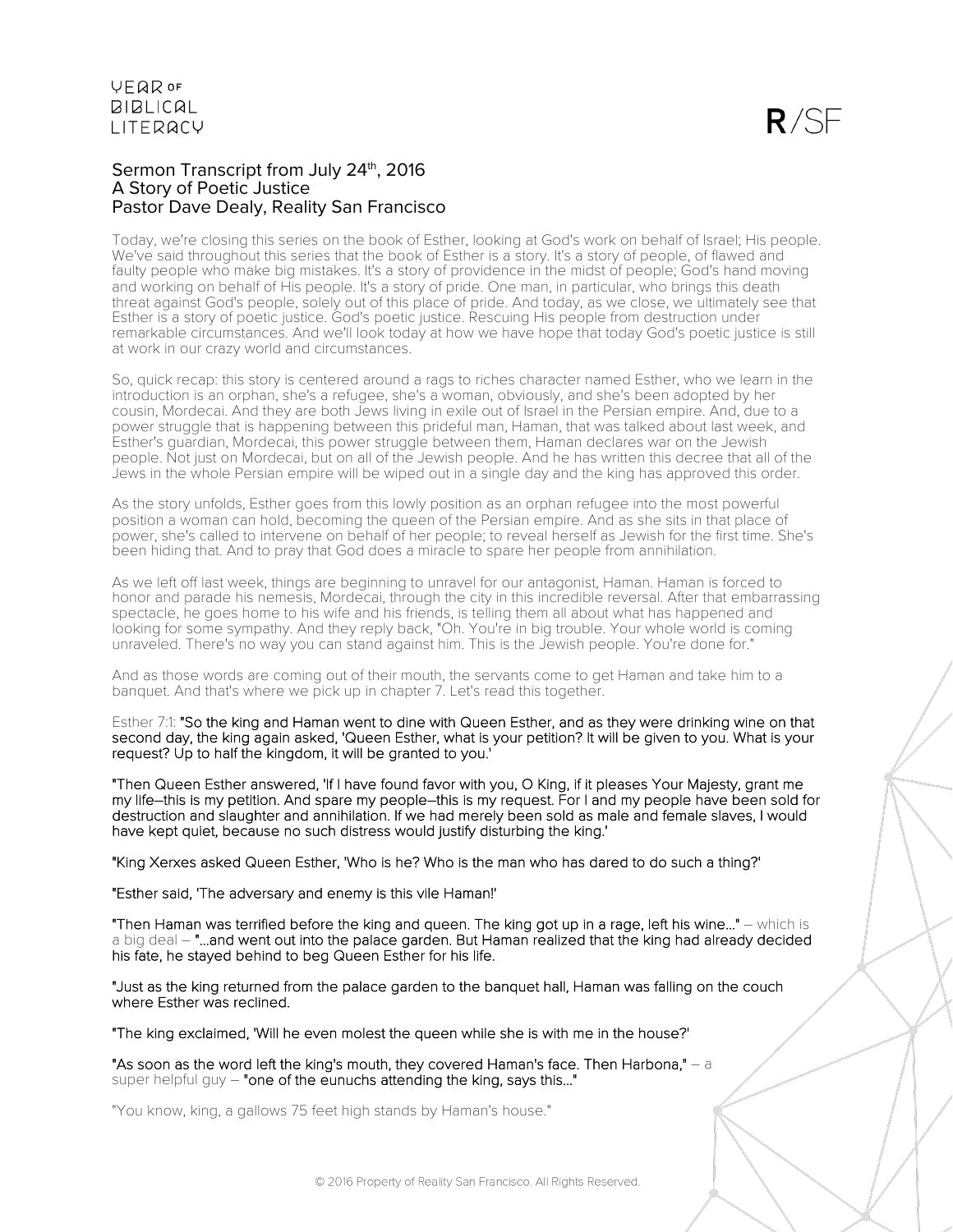



"'He had made it for Mordecai, who spoke up to help the king.'

"The kind said, 'Hang him on it!' So they hanged Haman on the gallows he had prepared for Mordecai. Then the king's fury subsided."

Will you jump to Esther 9:20?

It says, "Mordecai recorded these events and he sent letters to all the Jews throughout the provinces of King Xerxes, near and far, to have them celebrate annually the fourteenth and fifteenth days of the month of Adar as the time when the Jews got relief from their enemies and as the month when their sorrow was turned to joy and their mourning into a day of celebration. He wrote these to observe the days as days of feasting and joy and giving presents of food to one another and gifts to the poor.

#### "So the Jews agree to continue the celebration they had begun, doing what Mordecai had written for them."

This is God's Word. Let's pray.

God, I thank You for Your faithfulness as we have gone through this incredible story, and ask today God that You would open up our hearts and our minds for what this book is saying to us today; what we carry away from this story as it comes to a close. I pray, Lord, You give us eyes to see and ears to hear; hearts to receive. I pray, God, that You would use my mouth and my mind and my heart, God, that they would be glorifying to You, Jesus, and that You would teach and inform all of us together of the plans You have for this church, this family and this cultural moment we live in together. In Jesus' name, amen.

The value in all that Esther did throughout this story is found in Esther 9:22. It says, "The Israelites received rest from their enemies."

In all of Israel's history, this is what they hope for. But, they experience very little rest, the people of Israel. Now, you may not think you have enemies in this world, not like the ones that Esther and Mordecai were up against, but I want to petition today to reconsider that. Maybe you do. God's promise to His people, then and now, is to experience peace; to have rest from our enemies. And we'll see how as we conclude the story today. But, remember, today we see that perhaps, most of all, the book of Esther is a story of poetic justice.

Poetic justice is defined as an outcome in which vice is punished and virtue rewarded, usually in a manner peculiarly and ironically appropriate. I would say in the last couple weeks we've seen that especially. Where we left off, Esther has, for three days, been dragging out her request of the king. We don't know why she does this, but, in God's providence and His working hand behind the scenes, over these three days, her enemy, Haman, is falling apart. His world is unraveling. And it leads up to this climactic event that we just read. Esther pleads for her life before the king. And typical King Xerxes is clueless to what is going on.

He asks, "Wait, why is this happening? Who did this? How did we get to this point with my queen?"

And then Esther drops the bomb on Xerxes. "It's Haman. It's your guy. Your second-in-command. He's the one who did this. Your closest advisor. Your trusted counselor. He has plotted to kill me and all of my people."

And the king has this really strange response. He gets up and he walks out. He gets up and he walks out. He doesn't ask questions. He doesn't make a decision on the spot. He gets us and he walks out. And we should take note of that because, remember, every time in this story, from chapter 1 where we began, every time the king gets in a jam, every time he gets backed into a corner, he starts asking the people around him, "Okay. What do we do with this situation? How do we handle this? Give me some direction and advice."

But this time, it's his advisor. It's the one he would go to that's got him in the jam. So, he takes a walk. He's like, "I've got to get out of here. I've never been in this situation before."

He's got to get out to think. And here's what he's thinking, "Should I..." – he's in a precarious spot – "...side with me advisor Haman? This is my guy. He's the second most powerful man in my kingdom. I give him my ring. I give him authority. I make all of the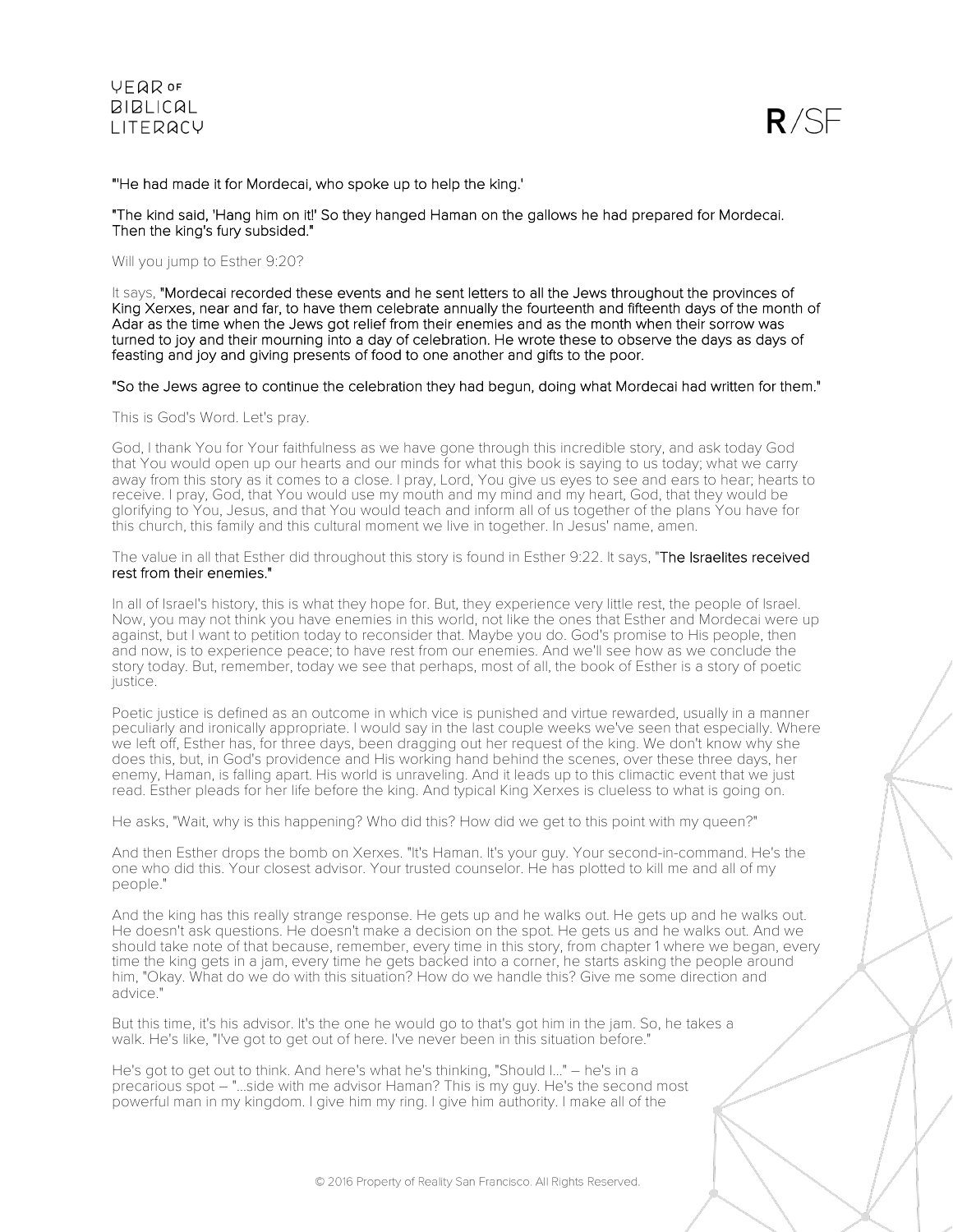### **VFQR OF BIBLICAL** LITERACY

 $R/SE$ 

people bow down to him as he walks through the streets. Do I side with this guy or do I side with my queen? The one who I threw this beauty contest through my entire empire? Everyone knows about it. They sent women from every stretch of my empire, and she's the one I picked. I picked her, and everyone knows it. And then I paraded her through my empire. Which one?"

Either way he's got egg on his face. They're both in their position because of him. As it turns out, the king won't have to make that choice, because Haman makes it for him. As the king goes out to ponder his next move, what he's going to do, Haman does something scandalous. And this isn't scandalous to us, but in this cultural moment? Scandalous. No matter which historian you read, no matter what commentary you read – and I know you guys have just been pouring through the commentaries on Esther – they all agree on this: for a man to make an advance on one of the king's women in his harem, for a man to stay in the same room with one of the king's women, for a man to even be within seven steps of one of the king's women was not just an offense, it was an act of treason.

See, the king's women were his show of authority. So, the more you had in the harem, the more beautiful they were, the more they were from different areas of your empire, the greater king you were. For any man to approach those women was an attack on your throne. So, this was illegal, it was scandalous. Haman's in big trouble.

So, what goes on as king goes out into his garden to ponder his next move? Haman stays back, which kind of seals his fate. What's going on in this scene with Haman and Esther? A lot's going on. First, Haman is begging for his life. He knows that his only hope is if Esther comes to his rescue. If Esther pleads on his behalf. And here's the irony: Haman is begging for his life from a Jew who he has sentence to death just out of his own selfish pride. He has got himself into that position and he's begging for his life from the very person he has sentenced to death.

Haman is pleading for his life and he throws himself at Esther's feet. This is super ironic. Because, if you'll remember, Haman is this super obnoxious guy who has a law decreed making everyone bow down to him wherever he goes. It's a law. And, ironically, now he is bowing down to this Jewish queen. A queen whose guardian, Mordecai, refused to bow down to Haman. Humility finally lands on Haman, but it's too late. And finally, in this moment, as Haman is pleading for his life and throwing himself at Queen Esther, he actually, in his own actions, seals his own fate. He seals his own fate by staying behind with Queen Esther. By just staying in the room, Haman is done for.

So, the king re-enters the room. He sees Haman on the couch with Esther, and it's an easy decision. It's been made for him. Haman has just let King Xerxes off the hook. And when this happens, just notice how helpful the servants are. Just notice how helpful they become in this moment. Right? So, Haman is there. He's doing the wrong thing. King comes in. "Oh my. What are you doing with my wife on the couch?"

And, all of a sudden, this guy shows up. "Hey, king. Just so you know, there's this stake that's been raised and Haman put it there. And you know what? He was actually going to kill Mordecai, the guy who saved your life. That guy. Just so you know. I'm out."

And then he's gone. He just steps into the story and then steps out of the story. You know? Just to share this information. I mean, Haman must have been just hated by everyone. And this is the moment of redemption. This is this poetic justice. This is this place where the whole story takes a turn. It turns around. But, Israel isn't out of the woods yet. This decree by Haman has gone out to the entire empire. Even though Haman is now dead, he is put to death on the stake that he had set up for Mordecai. He's gone. But, the decree is still out there. And, under Persian law, anything the king signed, anything he used his ring to sign, it can't be revoked. It can't be turned backwards.

So, they're stuck. What are they going to do? Well, Esther and Mordecai brilliantly draw up a new plan; a counter-decree. One that gives permission to all of the Jews to defend themselves against anyone who tries to attack them on that same day. It's important to know that this isn't a war decree. This isn't an offensive tactic. This isn't giving Jews permission to go rape and pillage everyone around them. That's not what's going on here. It's a defensive move. It is permission for them to protect themselves against anyone who comes after them. But, more importantly, think about this, it signaled to the entire empire that while the king must have been against the Jews with the first decree, something has changed. And now the king has put out an order with his signature and he is for the Jewish people. He's standing up for them.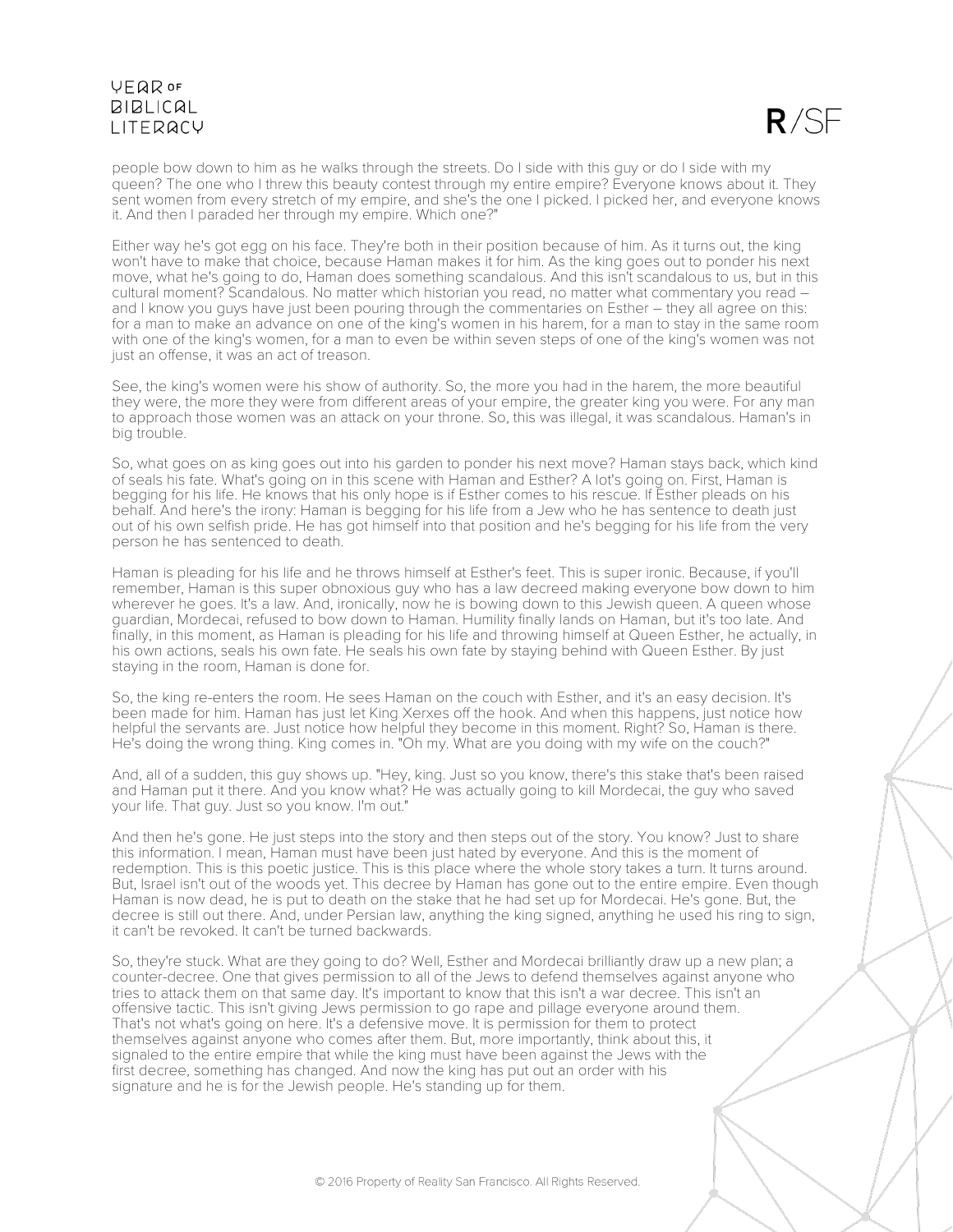### **VFQR OF BIBLICAL** LITERACY

So that, if nothing else, would give people pause before they would attack the Jews. And it works out. While some of the Jews are attacked, they are not overcome, and they lived through Haman's genocidal decree. Poetic justice for Israel, for Mordecai, for Esther. It's all captured in Esther 9:22. "The Jews got rest or relief from their enemies. Their sorrow was turned to joy, their mourning into a day of celebration. Rest from their enemies."

For all of their history, Israel has been longing for rest from their enemies. And God has always provided it. God has always provided it. When the young nation of Israel is fleeing from this tyrannical king Pharaoh in Egypt, God miraculously splits the Red Sea, they cross over into safety and Pharaoh's army is swallowed up. They're given rest from their enemies. When the young nation of Israel is attacked by neighboring nations, whether they're led by Moses or Joshua or Saul or David, over and over the God of Israel fights on their behalf, even against enormous odds, fights on their behalf and they are given rest from their enemies.

And now, when it looks like Israel is on the brink of annihilation in a foreign land living in exile with no king of their own to fight for them, no supernatural miracles to speak of, the Jewish people are saved and they're given rest from their enemies. This was a promise that God made to His people from their very foundation. In Deuteronomy 25, it gives this promise, the Lord's promise to Israel, that as they follow Him, as they listen to Him, as they obey Him, they will be given rest from their enemies. And He always does this. He always does this. For a time. For a time.

Whether in Exodus or Judges, Samuel, Chronicles, Kings and even this book of Esther, as we've been reading this whole year in the Year of Biblical Literacy, these books are filled with the testimony of God's people that He always intervenes on their behalf. He always fights for His people and He gives them rest from their enemies. For a time.

Now, listen. I sat with this a lot this week. It would be very easy to close out the book of Esther and just say, "Isn't God good? He just keeps His promises. He delivers His people. Yay."

We could say that, and it would be true. But, here's what's also true. Listen. Please. As the story of Esther concludes, the Jews survive, and thank God for that. They survive. And they institute this festival of Purim. This festival of remembrance. It's like Passover. Remembering what God did. But, here's the reality: Israel's reality is still very overwhelming at the end of the book of Esther. They are still in exile in a foreign land. They are still without a king of their own. They're still without a temple to worship. They are still a people scattered all over the known world. And this is the story of Israel we've been reading the whole year from the very beginning.

Israel gets in trouble. Usually because of their own foolishness and disobedience. Israel gets in trouble. Just when it looks like they're not going to make it, God steps in and He saves His people and they're given rest from their enemies for a time. Until they get in trouble again. Usually by their own foolishness and disobedience. And then God steps in and rescues them and does something on their behalf and they're given rest from their enemies for a time. And this happens over and over and over. And I know. Listen. I know where you guys are at in the reading with the Year of Biblical Literacy. I know you're just like, "Can we get done with the Old Testament already? Can we be done?"

Tarik, even. Pastor Tarik, in staff meeting this week, He's just like, "When do we get to Jesus? Can we please get to Jesus?"

And listen, I don't mean to be cheesy. But, listen. Don't you think Israel is asking the same question? When do we get to Jesus? When do we get to the Messiah person who's promised? When do we get final resolution? Not rest from out enemies for a time, but final resolution? When does that part happen? That's where we find Israel at the end of the book of Esther; as we're going into the Gospels. There's a few hundred years between the end of the book of Esther and the beginning of the Gospel message. A few hundred years. And, over that time, they're occupied by another empire. This time Rome.

And still waiting to have rest from their enemies. And this is why, when Jesus shows up on the scene in Israel, everyone is expecting a revolutionary; a war hero; a warrior king. One who will take down Rome. One who will establish Israel, again, as a nation and make them great. That's what everyone is thinking. This is how all the Israelites would have thought. This was their historical narrative. When do we get to Jesus? Even the disciples. Even Jesus' own closest family, they're confused by this. They grew up reading Esther. They knew the stories. They know the Torah. They know that God always fought on behalf of His people, and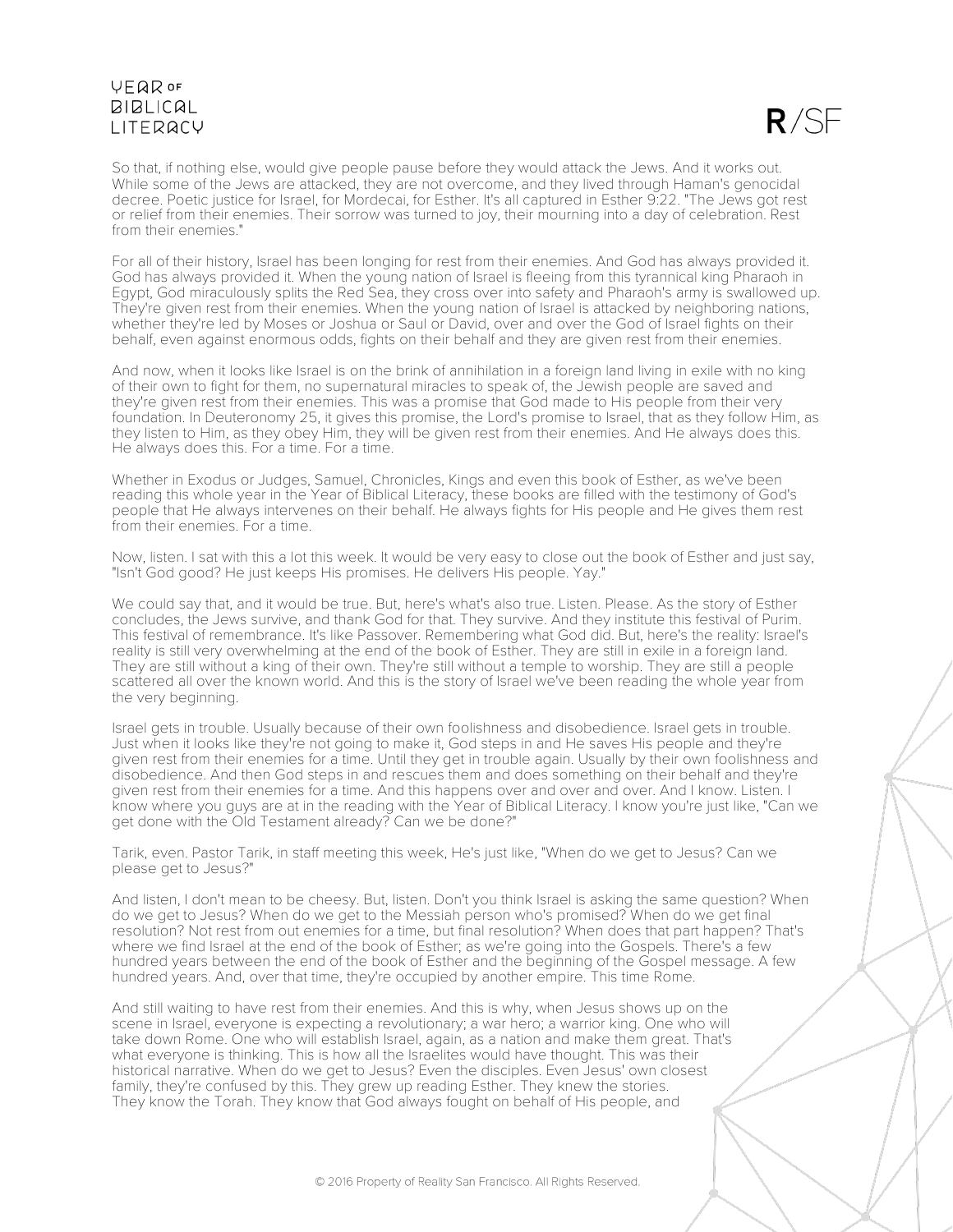

they expected Jesus to do the same.

But, Jesus does something radically different. Radically different. On the night when Jesus is betrayed, He's handed over. There's this dramatic scene with His disciples and the guards of the high priest who are coming to arrest Him. As the guards approach Jesus, this is what happens.

### John 18:10. It says, "Then Simon Peter drew his sword and he struck the servant of the most high."

I don't know if he missed or he was aiming, but he cuts off his right ear.

### "(The servant's name was Malchus.) [...] 'Put your sword back in its sheath,' Jesus says to Peter. 'Shall I not drink the cup the Father has given me?'"

Put your sword down, Jesus says to Peter. See, Peter thinks it's go time. Peter's been waiting for this. He's read these stories. He knows how God works. He's been waiting for the time Jesus was going to release this can on their enemies, on Rome and even on the high priests. Earlier in the Gospel message there's this moment where they're having some trouble with some people and Peter says, "Jesus, do you want us to bring fire down on these guys like Elijah did? I know that's how you roll, God. Do you want us to bring fire down on our enemies?"

That's what Peter – I love Peter. So, in this moment, Peter takes out his sword and he's ready to start war. Let the war begin. And Jesus says, "Put down your sword. Put down your sword."

Jesus is saying, in this really powerful way, "If you want real rest from your enemies once and for all, put your sword down. I will drink the cup the Father has given me. This will fall on me."

He will still fight for His people, but this isn't, any longer, a fight of flesh and blood. This time, Jesus will defeat the real enemy once and for all. In the greatest act of poetic justice of all time, God defeats the enemies of sin and evil in humanity by becoming humanity and dying in its place. This is the great reversal. This is the great poetic justice. Just as Haman had a death decree against God's people, God has a death decree against sin and evil. He will not allow for it to go unchecked, because He's good and He's holy and He's righteous. But, instead of unloading His wrath on humanity, He instead writes a counter decree like Esther and Mordecai did.

He writes a counter decree and He says, "I will step into their story. I will take the wrath on myself and give them rest from their enemies."

Poetic justice. God's love and justice meet at the cross of Jesus and He gives us rest from our enemies. So, it begs us to ask the question: "Who are our enemies?"

Know your enemy. Any Rage Against the Machine fans? I'm too old for that? No? Okay. You don't know who they are. It's okay. It's okay. Could this possible mean that Jesus has given us real rest from our real enemies? Because, we could look around our world right now, family, and see that there are plenty of enemies. You could probably identify in your own life enemies that you are facing. You could probably identify enemies in your own office. So, what do we do with this? This idea that He gives us rest from our enemies?

Well, there seems to be a really clear direction from Jesus here. The first step is to put down your sword. Put your sword down. The sword that Peter held was this symbol of power; this symbol of authority in human form. To literally take power in his own hands and destroy his enemies. But, on this side of the cross, you guys, this is no longer a battle of flesh and blood. Jesus changed the game completely. This is a battle fought on our knees crying out to God. This is a battle of humility, not of pride. This is a battle of surrender. Jesus changed the game and turned it upside down.

Secondly, I think really clearly, when Jesus says, "I will take the cup my Father has given me," He gives us this important reminder: "Remember who your king is."

I know that's grammatically incorrect. "Remember whom is your king."

"Remember who your king is." Jesus didn't come as a revolutionary warrior king. Not in the sense that we think of. He didn't come to conquer temporary dictators who are here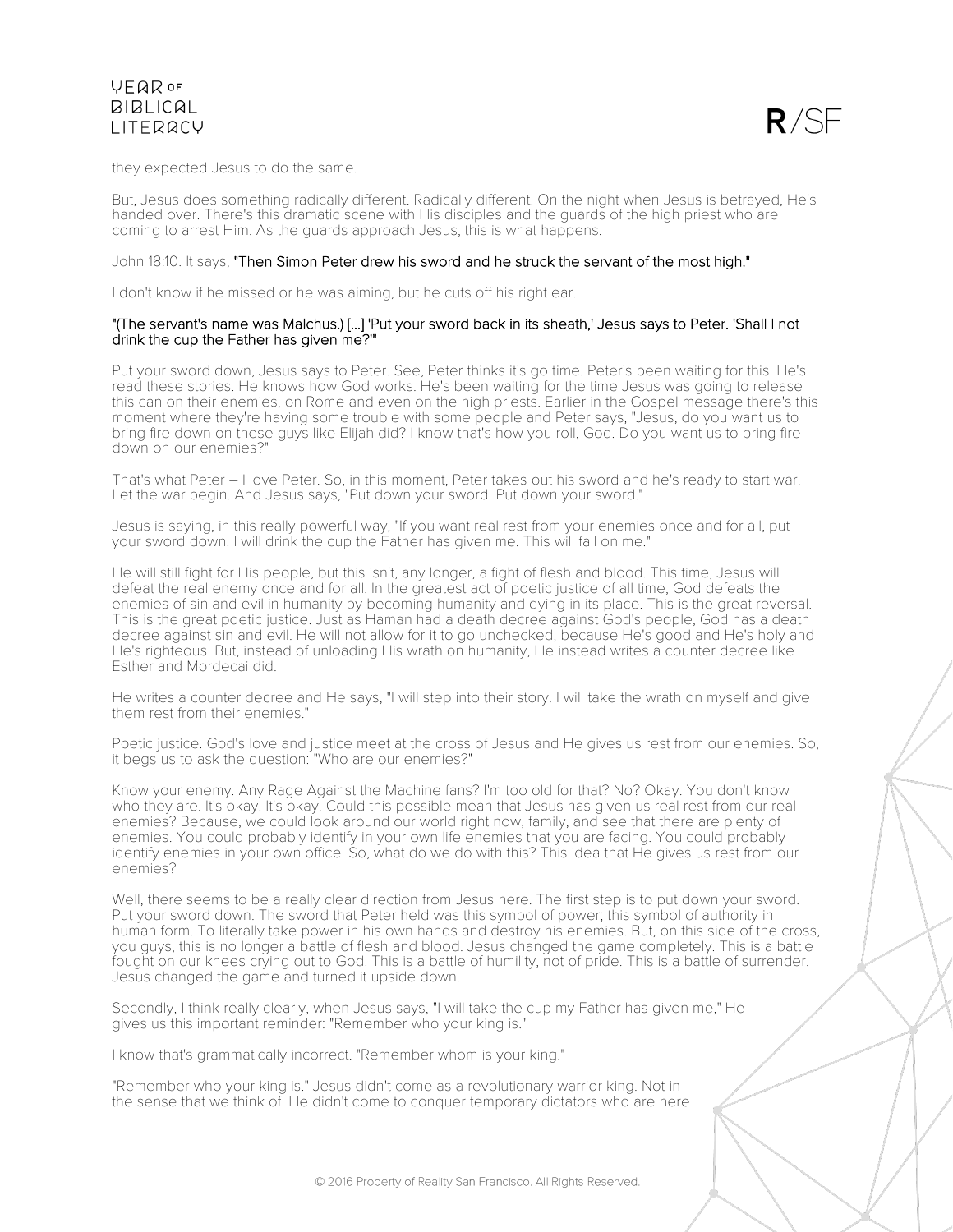# **VFQR OF BIBLICAL LITERACY**



today and gone tomorrow. He came to conquer enemies of sin and evil at the heart of humanity. And we, as His people, have been entrusted to work out that redemption in our world today. But, we have to remember who our king is, because there are so many things that want to be king.

This has tremendous possibilities for healing in so many areas of our life. And we could talk about so many different things. But, I want to talk about just what we've covered the last three weeks. Let's just dive into the things we talked about in the last three weeks as we've been working through the book of Esther. The first week, there was this idea of compromise that we have become a concubine like Esther did to our culture; forgetting our identity of who we are. And specifically dialing in, you guys, to our dating culture within our church and how we are hurting each other; how we are thinking of ourselves and others.

Jesus can give us rest from this wrestling by understanding our identity in Him first; who you are. And then understanding His grace for one another and the beauty in every image-bearer of God. But, you have to lay down your sword. You have to lay down your pride. You have to be humble and you have to remember who your king is and how His kingdom works. Practically, church, we're preparing some follow-up conversations on how we work through this as a church together. How we should be rightly formed in Christ to think about dating in our city, in our cultural moment, in our church family.

So, more to come on that. In week two, we talked about power and privilege and we called out that there is a very real racial divide and power divide in our nation that is ripping us apart at the seams. There are black members of our church family who are terrified for the future of their families living in this cultural moment. There are police officers in our church family who are terrified to go about their jobs every day in this cultural moment in our city, in our family. And then there's the rest of us who are lost and confused and angry and we don't know what to do about it.

Listen: Jesus can and will give us rest from this destruction, from this hatred. Our faith is not in public policy; our faith is not in physicality to take it out on one another. But, by the Holy Spirit, the working, healing of the Holy Spirit, we can be formed as people of Christ; ambassadors of peace in our city. In our cultural moment, we have to put down our sword. You have to put down your agenda. You have to put down your hatred. You have to put down all of these things that we hold onto hoping that we have enough power to change our circumstance. You have to lay it down. Then you have to remember who your king is and how His kingdom works. That here, there is no Jew or Gentile. That we are the people of God; we are the family of God. We have to remember who our king is.

Practically, we are preparing several events and discussions in the fall to get us thinking. But, more importantly, to get us practicing how to be these kinds of people when we talk about racial reconciliation in our church, in our city, in our cultural moment. And last week, week three, we talked about the inherent poison of pride in the human heart. That is a reality that lives in all of us and leads to foolishness and evil in our world. And we are a part of it. But, Jesus can take a prideful heart, He can take a hard heart if it is surrendered to Him and He will turn that pride into humility and make us the kind of people that bring healing into our city and our cultural moment right now. A kind of people who give generously, not just out of their pockets, but of themselves, of their very being, to one another.

But, you have to put down your sword. You have to stop thinking of yourself and your plan and your strategy and your superiority or your inferiority to everyone else around you. You have to lay it down and you have to remember who your king is. This kingdom works in a different way. You guys, this is just the last three weeks. Think of all the ways God gives us rest from our striving, from our pride, from our foolishness, our bigotry, our unforgiveness. He gives us rest from those kind of enemies as we release our self to His care and allow Him to form us as His children, shaped in the image of their Father.

This is the poetic justice of God. This is our story as the people of God and this is our only hope of glory.

#### Let's pray.

Jesus, I thank You that You ushered in a new kind of kingdom. Thank You, Lord, that You changed, You turned upside down our ideas of love, our ideas of power, our ideas of privilege, our ideas of pride. You took all of them and You turned it upside down, Lord. Thank You, Jesus. Thank You, Lord, that Your love was so great that You did not count equality with God something to be grasped, something to be far off. But, You came and You made Yourself nothing, Jesus, for Your people, for Your sons and daughters, that there might be a new way to live as a human.